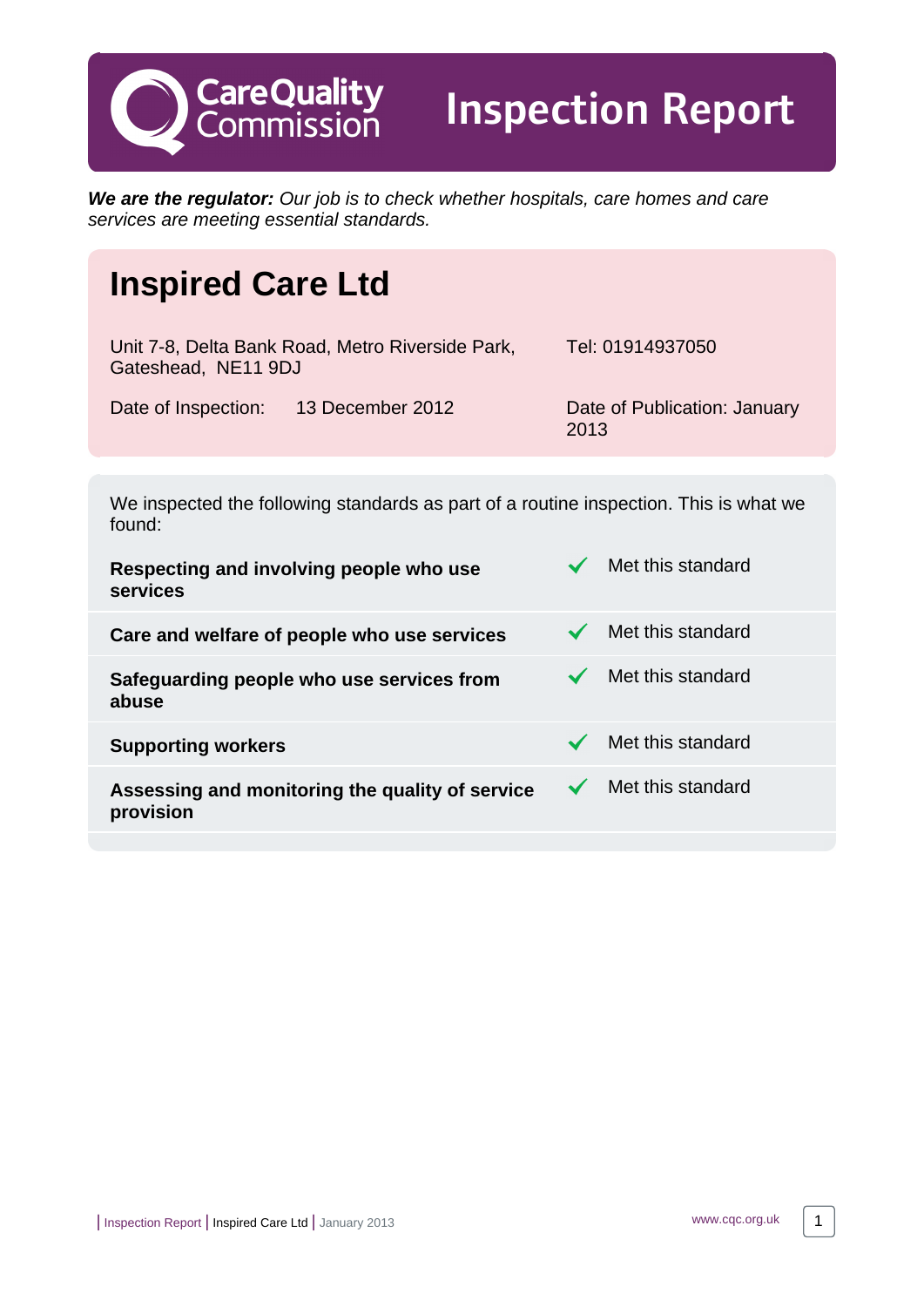# **Details about this location**

| <b>Registered Provider</b> | Inspired Care Ltd                                                                                                                                                                                                                                    |  |
|----------------------------|------------------------------------------------------------------------------------------------------------------------------------------------------------------------------------------------------------------------------------------------------|--|
| <b>Registered Managers</b> | Ms. Andrea Caroline Fox                                                                                                                                                                                                                              |  |
|                            | Mrs. Tracy Notley                                                                                                                                                                                                                                    |  |
| Overview of the<br>service | Inspired Care is a domiciliary care service that is registered<br>with the Care Quality Commission for the regulated activity<br>of personal care. The service provides care and support to<br>people in their own homes in the North Tyneside area. |  |
| Type of service            | Domiciliary care service                                                                                                                                                                                                                             |  |
| Regulated activity         | Personal care                                                                                                                                                                                                                                        |  |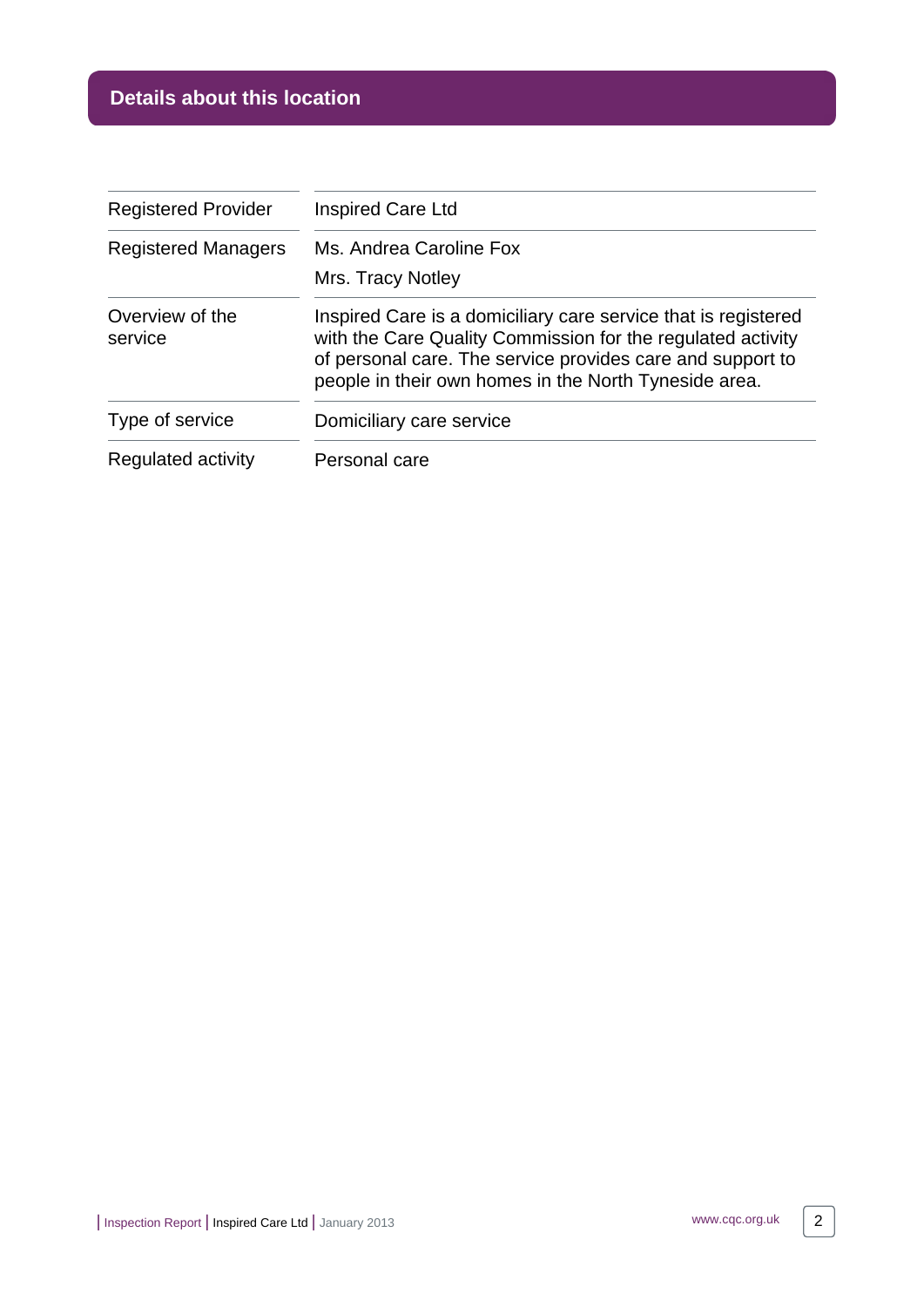When you read this report, you may find it useful to read the sections towards the back called 'About CQC inspections' and 'How we define our judgements'.

|                                                           | Page |
|-----------------------------------------------------------|------|
| <b>Summary of this inspection:</b>                        |      |
| Why we carried out this inspection                        | 4    |
| How we carried out this inspection                        | 4    |
| What people told us and what we found                     | 4    |
| More information about the provider                       | 4    |
| Our judgements for each standard inspected:               |      |
| Respecting and involving people who use services          | 6    |
| Care and welfare of people who use services               | 8    |
| Safeguarding people who use services from abuse           | 9    |
| <b>Supporting workers</b>                                 | 10   |
| Assessing and monitoring the quality of service provision | 11   |
| <b>About CQC Inspections</b>                              | 12   |
| How we define our judgements                              | 13   |
| Glossary of terms we use in this report                   | 15   |
| <b>Contact us</b>                                         | 17   |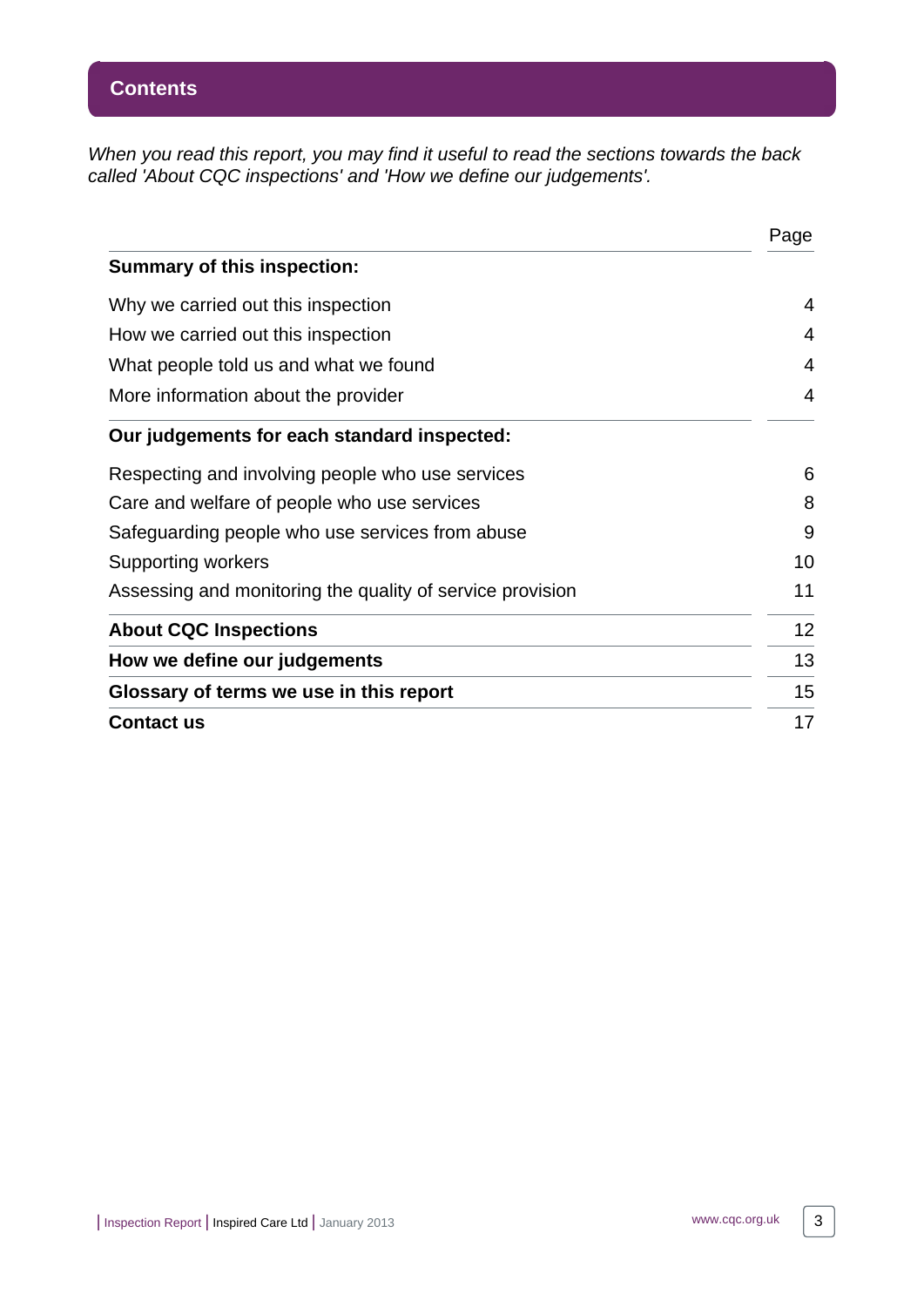#### <span id="page-3-0"></span>**Why we carried out this inspection**

This was a routine inspection to check that essential standards of quality and safety referred to on the front page were being met. We sometimes describe this as a scheduled inspection.

This was an unannounced inspection.

#### <span id="page-3-1"></span>**How we carried out this inspection**

We looked at the personal care or treatment records of people who use the service, carried out a visit on 13 December 2012, talked with carers and / or family members and talked with staff.

#### <span id="page-3-2"></span>**What people told us and what we found**

We spoke with three family members. They told us they had the opportunity to express their views and were involved in making decisions about their relative's care. One family member commented, "Care was absolutely wonderful, truly was." People were given appropriate information about the service including how to give consent for care, involving people and promoting privacy, dignity and respect.

People's needs were assessed and care was planned and delivered in line with their individual care plan. Family members told us they had no concerns about the care staff and confirmed that they were very efficient. One person said, "They are so reliable, always go the extra mile", and "Very impressed, really bonded with us and incredibly efficient."

The staff we spoke with had a good knowledge and understanding of safeguarding and all staff had completed safeguarding training since April 2012.

Staff received regular monthly supervision with their manager. Staff members commented, "I feel totally supported by management, I feel very happy", and, "I am well supported and can phone the directors at any time for advice."

The provider undertook a comprehensive range of audits and took action to ensure action plans were developed and improvements identified. One family member commented, "No complaints at all, they are excellent."

You can see our judgements on the front page of this report.

#### <span id="page-3-3"></span>**More information about the provider**

Please see our website www.cqc.org.uk for more information, including our most recent judgements against the essential standards. You can contact us using the telephone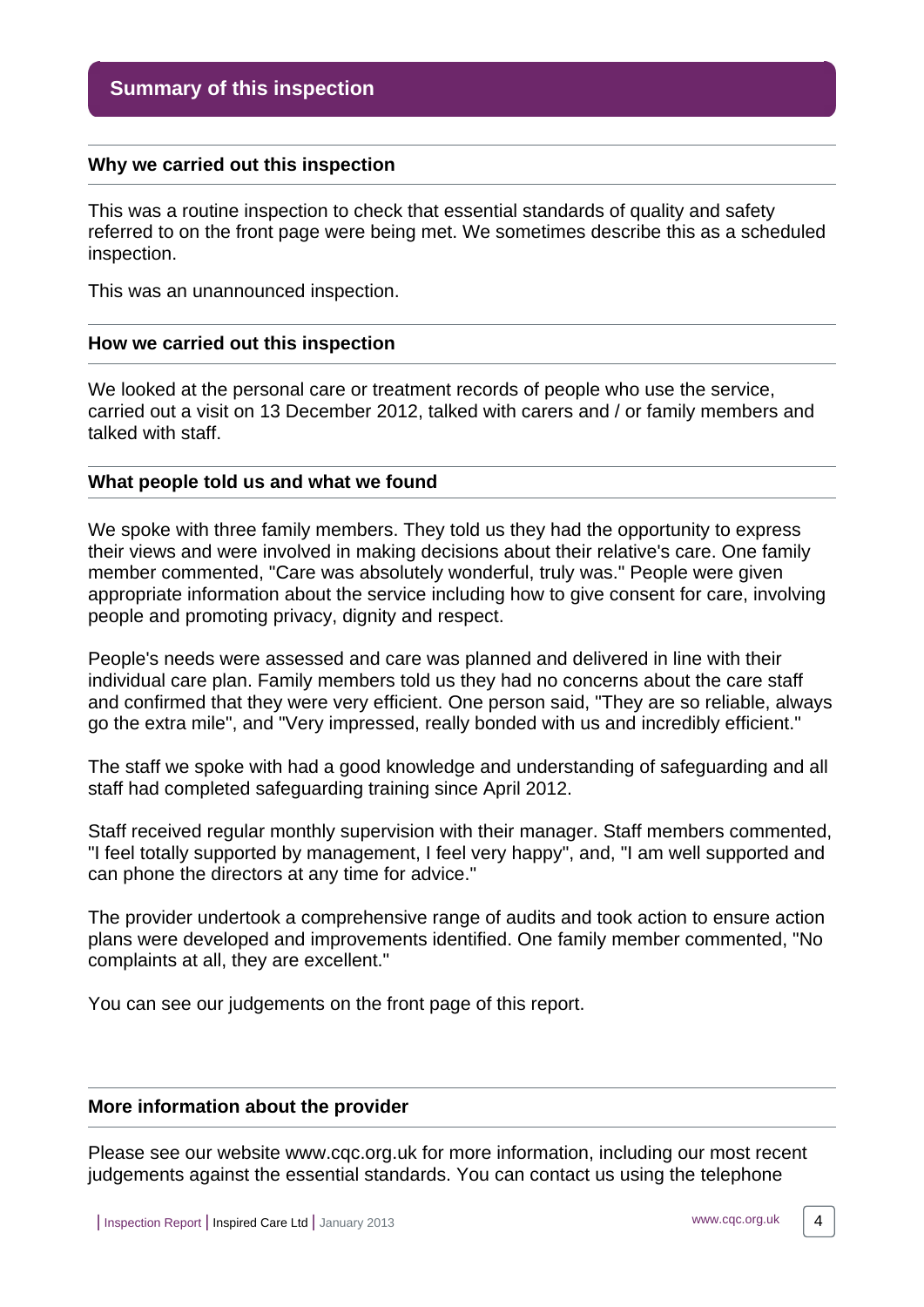number on the back of the report if you have additional questions.

There is a glossary at the back of this report which has definitions for words and phrases we use in the report.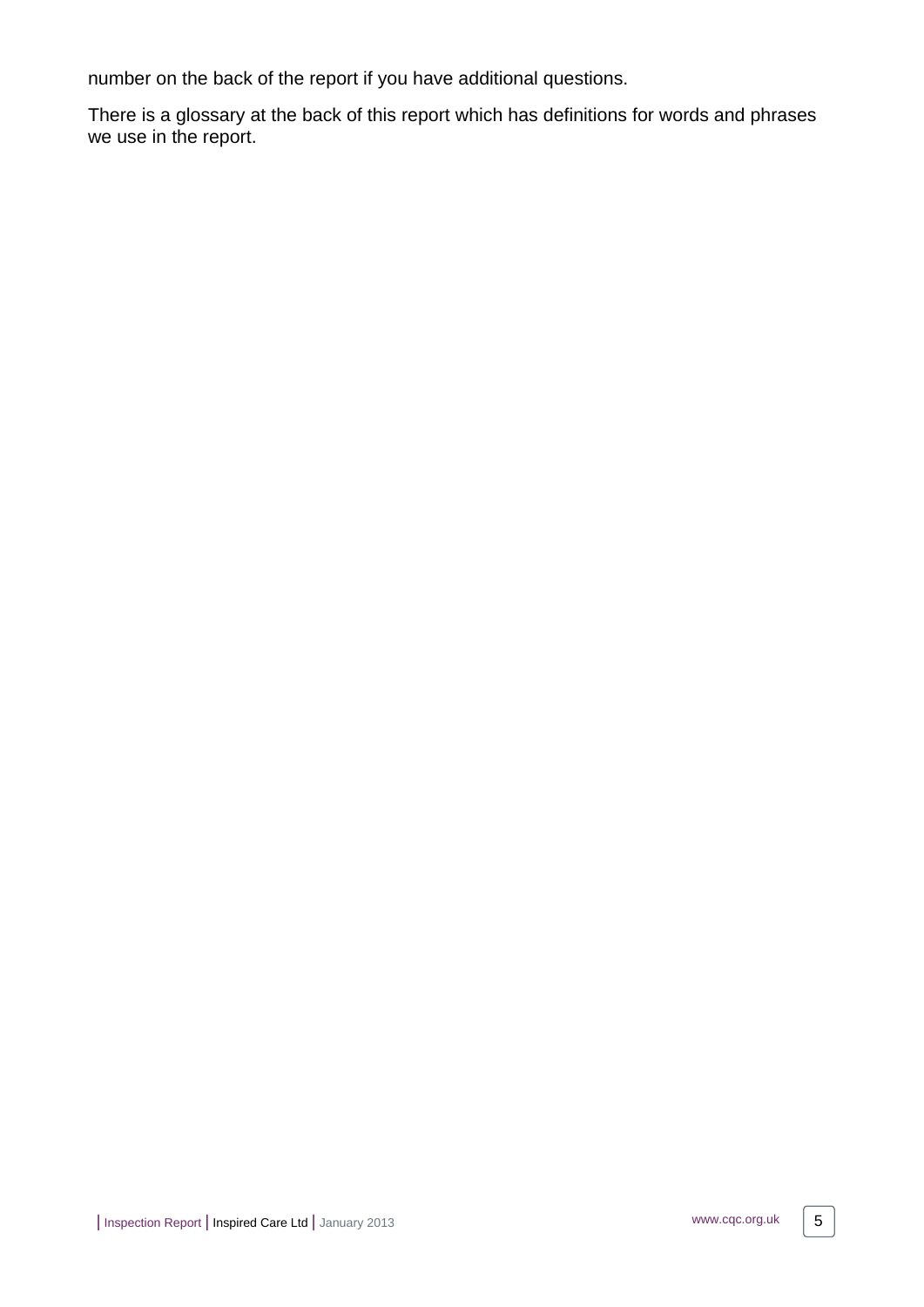**Our judgements for each standard inspected**

<span id="page-5-0"></span>**Respecting and involving people who use services**  $\checkmark$  **Met this standard** 

**People should be treated with respect, involved in discussions about their care and treatment and able to influence how the service is run**

# **Our judgement**

The provider was meeting this standard.

People's privacy, dignity and independence were respected. People's views and experiences were taken into account in the way the service was provided and delivered in relation to their care.

# **Reasons for our judgement**

We spoke with three staff members about how they involved people in their care. They told us people or their families are asked for their opinions and are involved in everything that is done. Due to the nature of the service, which is mostly palliative care, the provider operates a 'fast track' referral system with the NHS. A referral is usually received by secure fax and provides essential information about the person such as contact details, family details and their medical condition. Staff told us people and their families were visited as soon as a referral was received. Family members said they met with two managers from Inspired Care and a social worker to discuss their relative's care needs. We saw from care records people and their families signed care plans to give their written consent to their care. This meant people had the opportunity to express their views and were involved in making decisions about their care.

We saw each person and their family had spent time with staff to develop their care plans. Staff told us they go through the initial care plan with people to check it was correct and whether anything needed to be changed. Care plans covered a diverse range of needs including communication, social interaction and culture. We saw care plans contained details of people's personal preferences and how they wanted to be cared for. For example one person wanted a daily bath and to be fully involved in all decisions about their care. Family members told us they were kept informed and involved. They said staff rang them if there were any concerns. One family member commented, "Care was absolutely wonderful, truly was." This meant care was personalised and delivered to meet people's individual needs.

Each person was given a copy of the provider's statement of purpose. This contained appropriate information about the service including how to give consent for care, involving people and promoting privacy, dignity and respect. People told us they were given information about complaints and compliments when the service began. They said they felt confident about expressing their views and would speak to the manager of they were unhappy with their care. This meant people who use the service were given appropriate information and support regarding their care.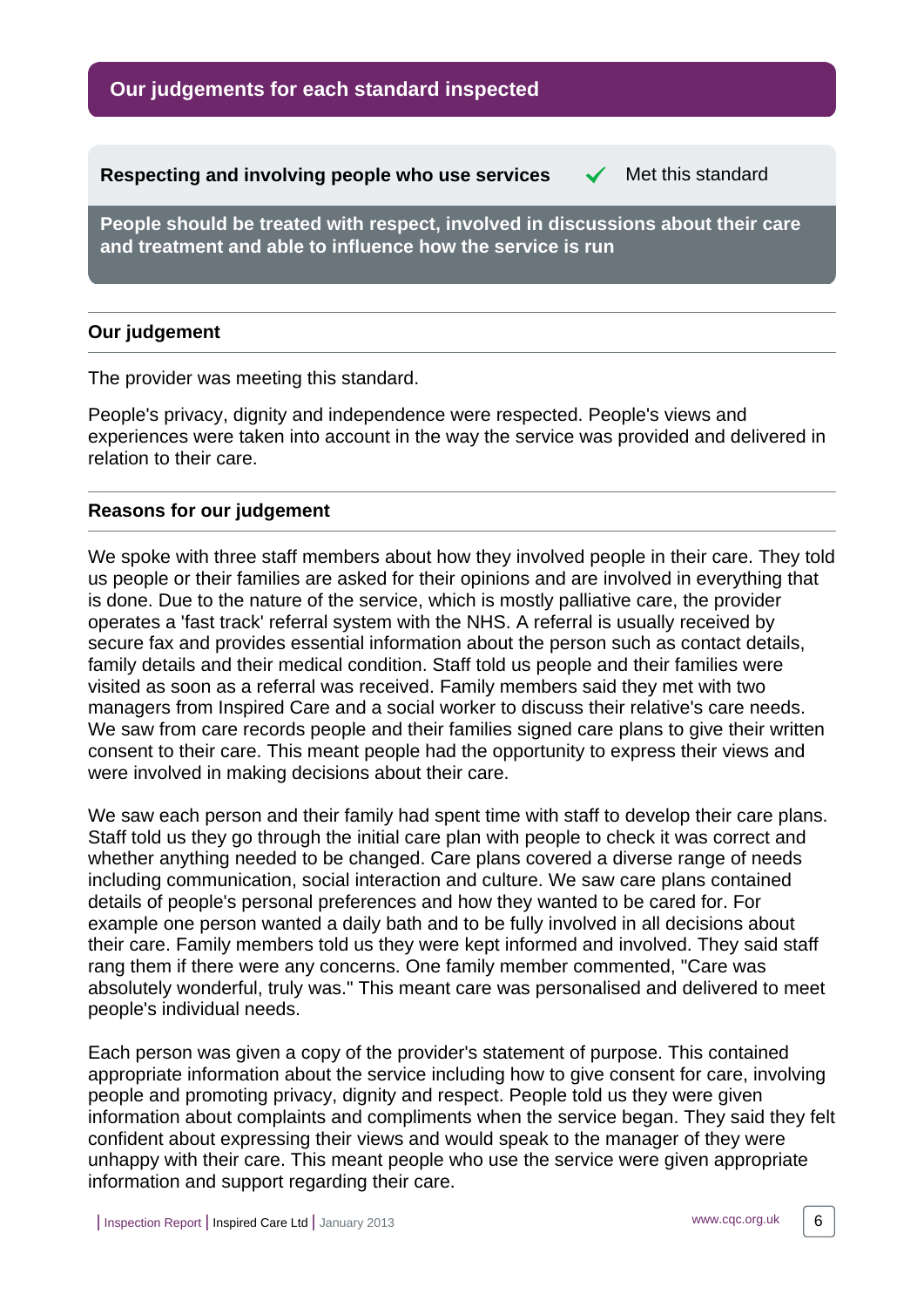Family members told us staff were very respectful and they felt listened to. They said the staff team were very efficient and interacted very well. Family members also said staff just blended into their home which allowed them to maintain their privacy. One family member said, "They not only cared for my husband but also me and the whole family." This meant people's privacy and dignity was protected.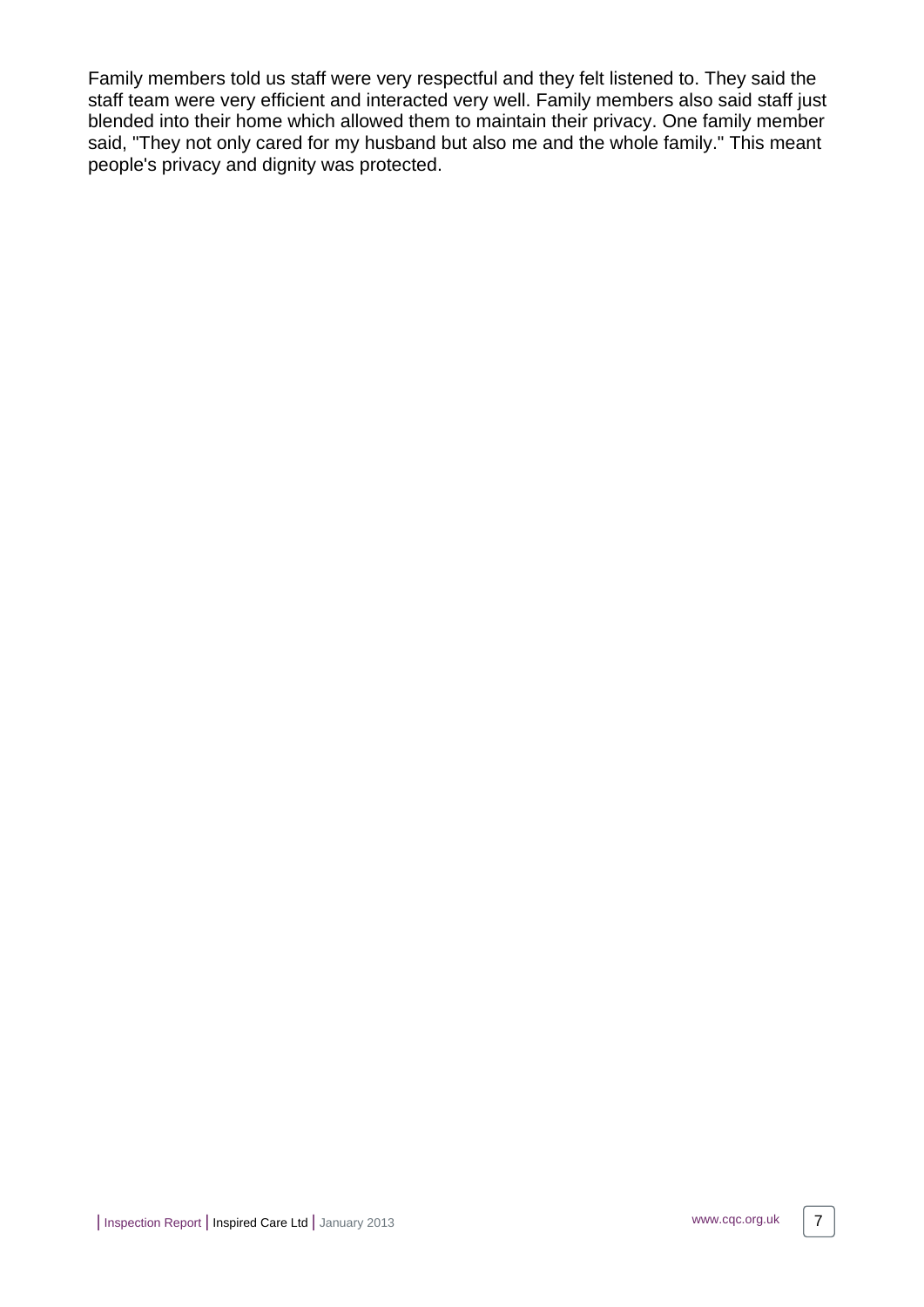

<span id="page-7-0"></span>**People should get safe and appropriate care that meets their needs and supports their rights**

# **Our judgement**

The provider was meeting this standard.

People experienced care, treatment and support that met their needs and protected their rights.

# **Reasons for our judgement**

People's needs were assessed and care was planned and delivered in line with their individual care plan. We saw from care records staff work closely with other health professionals involved in a person's care, such as district nurses, to ensure continuity of care. Details of health professional's visits and the outcome from the visits were recorded in people's care files. We saw a detailed assessment was carried out when a person started to receive a service. The assessment linked to a range of detailed and personalised care plans. Care plans were kept up to date, through daily reviews for the first seven days and then weekly reviews. We saw from care records people and their families were involved in care plan reviews and their views recorded. Each care plan identified clear outcomes expected from the care delivered. This meant everyone involved, including people who used the service, families, staff and other health professionals, clearly understood the purpose of the care plan.

Staff talked about care being person centred and everything was about the person who needed care. We saw from care records staff had signed all care plans to confirm they had read and understood them. Staff told us because the care delivered could sometimes be short term they constantly assessed needs as people's health changed. We saw from training records staff completed specific care plan training and had their competency assessed. Family members told us they had no concerns about the care staff and confirmed they were very efficient. One person said, "They are so reliable, always go the extra mile", and "Very impressed, really bonded with us and incredibly efficient." This meant the staff we spoke with had a good knowledge and understanding of meeting people's needs and families were satisfied with the care their relatives received.

Care was planned and delivered in a way that was intended to ensure people's safety and welfare. We saw from care records risk assessments, including medication, behaviour, physical and mental health, had been done when a care service started. We also saw these were reviewed regularly. We saw families were consulted about potential risks and their comments were recorded. Risk assessments clearly identified potential risks and included action plans to minimise and manage risks. Risk assessments were recorded sensitively and took account of people's vulnerabilities due to their health condition. We saw from training records staff had completed specific risk assessment training. This meant systems were in place to ensure people were cared for safely.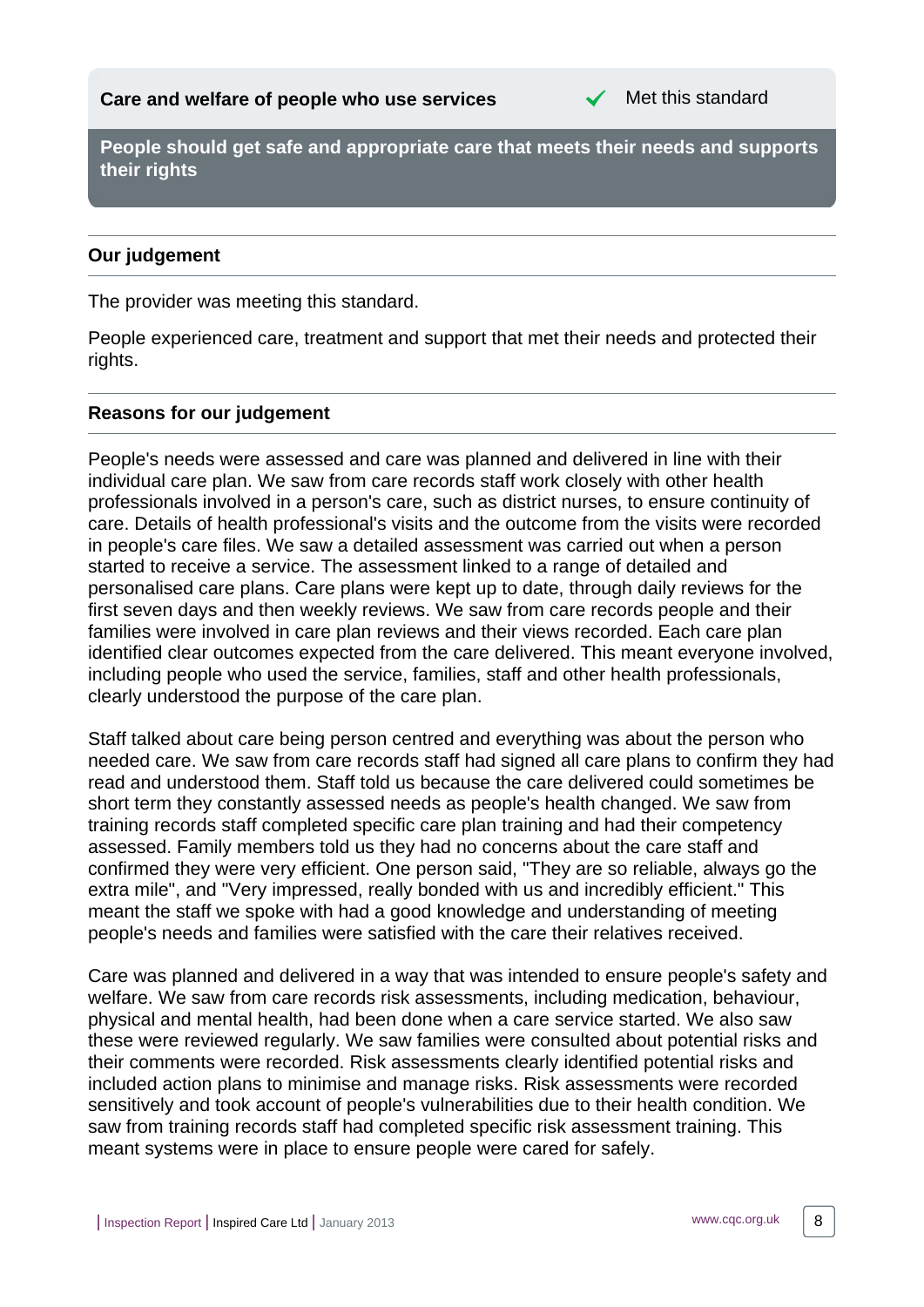<span id="page-8-0"></span>**Safeguarding people who use services from abuse**  $\checkmark$  **Met this standard** 

**People should be protected from abuse and staff should respect their human rights**

# **Our judgement**

The provider was meeting this standard.

People who use the service were protected from the risk of abuse, because the provider had taken reasonable steps to identify the possibility of abuse and prevent abuse from happening.

### **Reasons for our judgement**

People who used the service were protected from the risk of abuse, because the provider had taken reasonable steps to identify the possibility of abuse and prevent abuse from happening. We saw the statement of purpose, intended for people who used the service, included information about safeguarding including various types of potential abuse. The provider operated a 24 hour on-call system so that people who used the service and staff had access to support and advice at all times.

The provider's safeguarding policy had recently been developed. The provider had a system for logging accidents, incidents and safeguarding concerns. To date there had been no safeguarding concerns raised. We saw a lone working risk assessment had been done and this also considered potential risks to people from lone working situations. This meant the provider was aware of potential risks to people who used the service and had systems in place to monitor any future safeguarding concerns received.

The staff we spoke with had a good knowledge and understanding of safeguarding. All staff had completed safeguarding training since April 2012 and this is to be updated every 3 years. Staff described various types of potential abuse and gave examples of possible warning signs such as unexplained bruising, changed behaviour and unpaid bills. Staff told us they were aware of the provider's whistle blowing procedure and would use the procedure if they needed to. This meant staff had the appropriate knowledge and information to help protect people and keep them safe.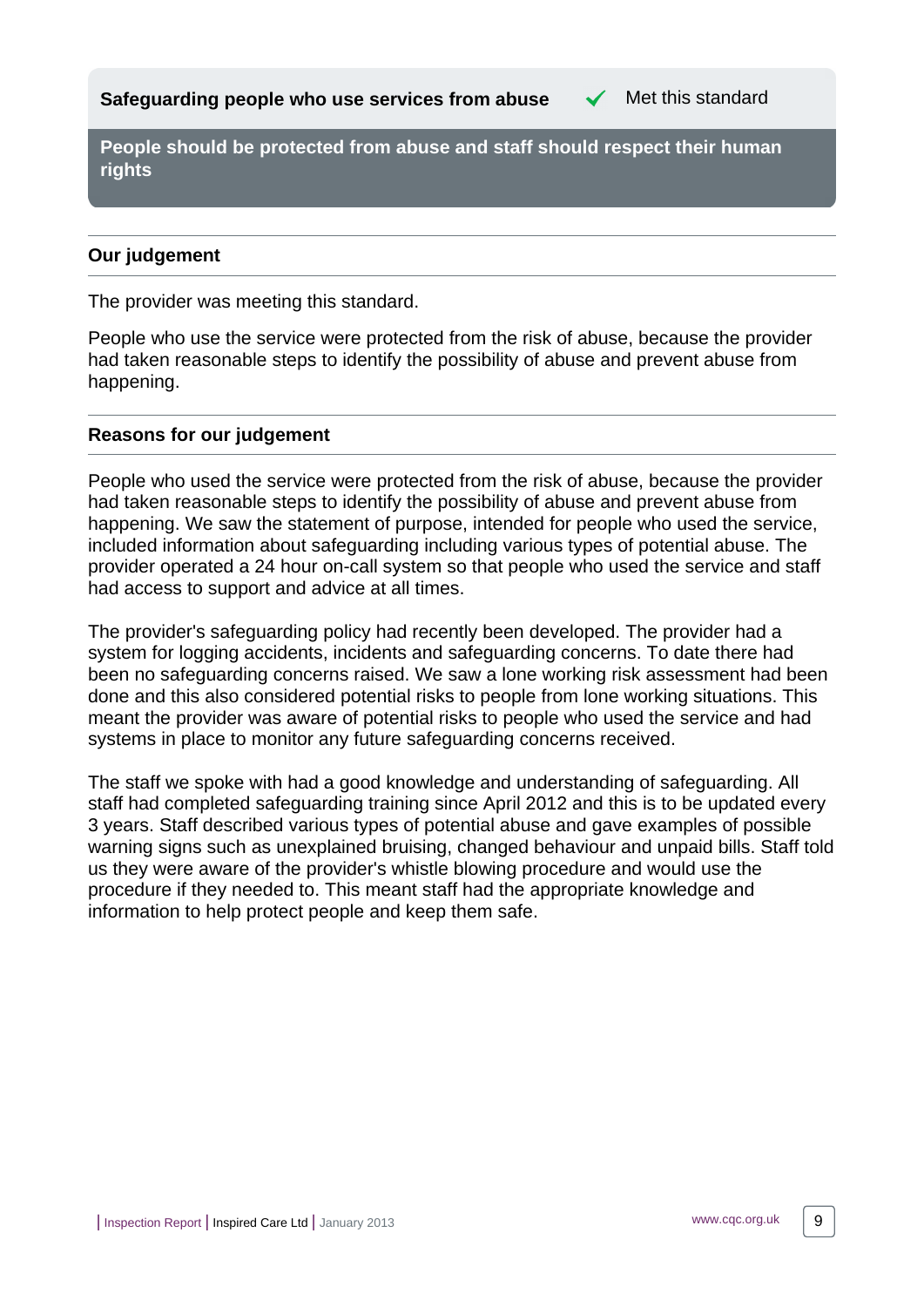# <span id="page-9-0"></span>**Supporting workers** Met this standard

**Staff should be properly trained and supervised, and have the chance to develop and improve their skills**

# **Our judgement**

The provider was meeting this standard.

People were cared for by staff who were supported to deliver care and treatment safely and to an appropriate standard.

#### **Reasons for our judgement**

Staff we spoke with told us they were well supported and have opportunities for further development. They said the directors are approachable and operate an open door policy. One staff member commented, "I feel totally supported by management, I feel very happy", and another staff member commented, "I am well supported and can phone the directors at any time for advice." Staff told us and records confirmed that staff received regular monthly supervision with their manager and discussed their personal and professional development during supervision meetings. We saw the provider had an appraisal system which included on-going personal development. The provider held full staff meetings twice a year and service meetings every three months. We saw suggestions made during meetings were acted on, for example sign-posting for using advocates and 'Independent Mental Capacity Advocates' (IMCAs) was developed. This meant staff felt well supported to do their job effectively.

We saw all staff kept a 'People Learning Continuosly' (PLC) log. This allowed staff to record all of their learning opportunities and experiences and any training they completed. PLC logs were used as part of the supervision and appraisal process and used as a tool to identify any areas for extra learning. We saw the provider carried out regular training quality audits to check all core training was up to date. At the time of the inspection all core training was up to date. This meant the provider encouraged and supported staff to take responsibility for their own learning.

Staff were able, from time to time, to obtain further relevant qualifications. Staff told us the provider was very supportive about working towards further qualifications and encouraged staff to attend additional training and education. For example we saw all staff had competed end of life training. Other staff were enrolled on various other training courses including dementia and challenging behaviour and some were enrolled on various health related NVQ qualifications. This showed the provider was positive about training and encouraged staff to develop.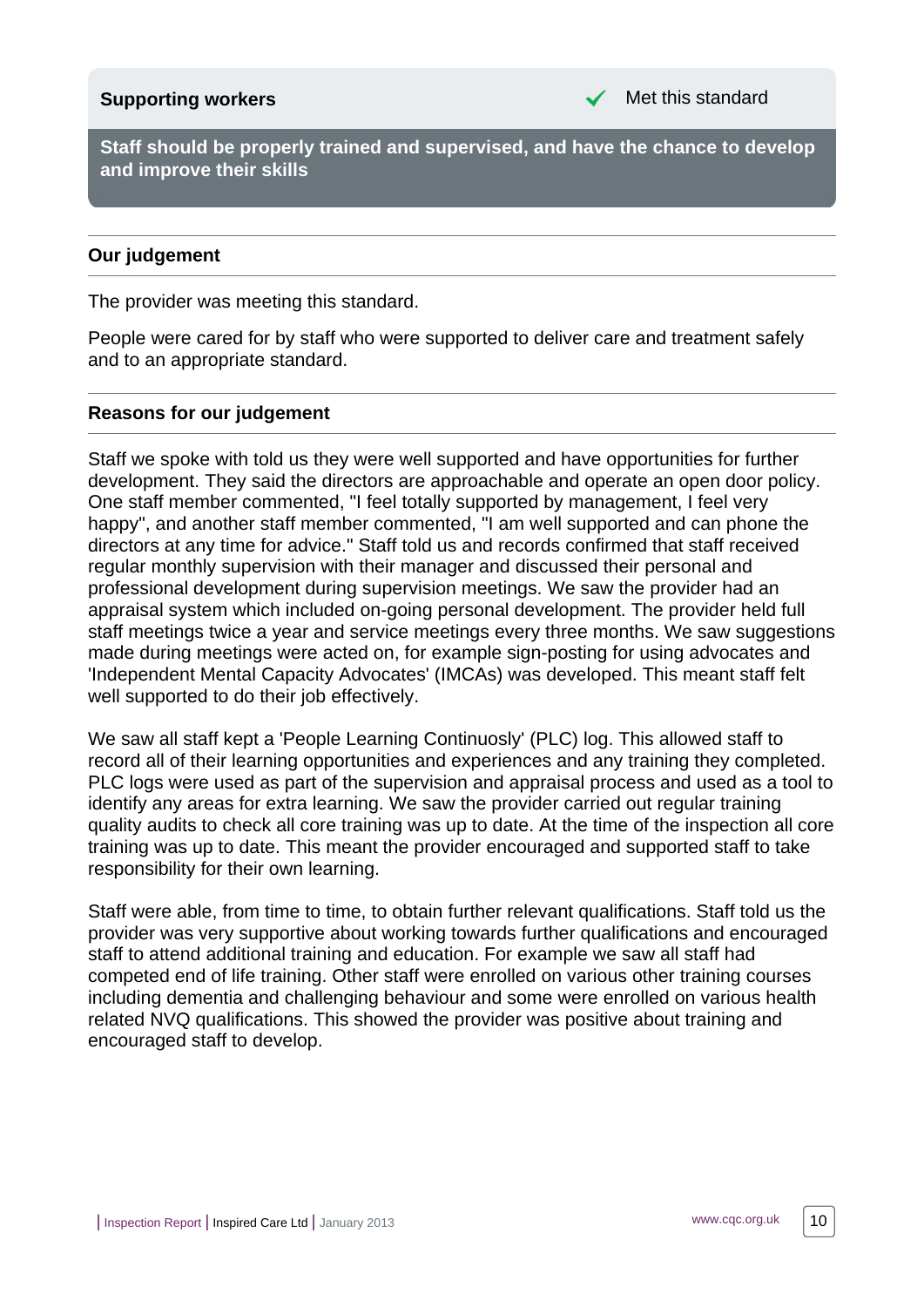<span id="page-10-0"></span>**Assessing and monitoring the quality of service provision**



**The service should have quality checking systems to manage risks and assure the health, welfare and safety of people who receive care**

# **Our judgement**

The provider was meeting this standard.

The provider had an effective system to regularly assess and monitor the quality of service that people receive.

#### **Reasons for our judgement**

People who use the service were asked for their views about their care and they were acted on. The provider has not yet formally consulted with people and their families as the service has only been operating for ten months. However plans have been developed to gather people's views and experiences of the care they received. Families told us they speak to staff in person all of the time and confirmed staff regularly contact them to provide updates on their relative's care. The provider told us questionnaires had been issued to staff to gather their views but these had not yet been returned. We were told the results would be collated and a report on the findings from the survey developed. This meant the provider is taking action to develop a number of ways to give people and other stakeholders the opportunity to express their views about the service.

We saw a comprehensive range of audits were undertaken monthly. This included an audit of all care files to ensure care plans were updated following any changes to people's health. Where required action plans were developed and improvements identified. We saw these were followed up and changes suggested were implemented. For example we saw the format of care plans was totally changed following findings from care plan audits. We saw the provider had received a high number of positive comments about the service and families we spoke with also only had positive comments. One family member commented, "No complaints at all, they are excellent." The provider told us there had been no complaints received about the service. They also said all comments are reviewed to identify any lessons learned. This meant the provider has comprehensive systems in place to ensure that people receive qualiy care and acted on any shortfalls identified.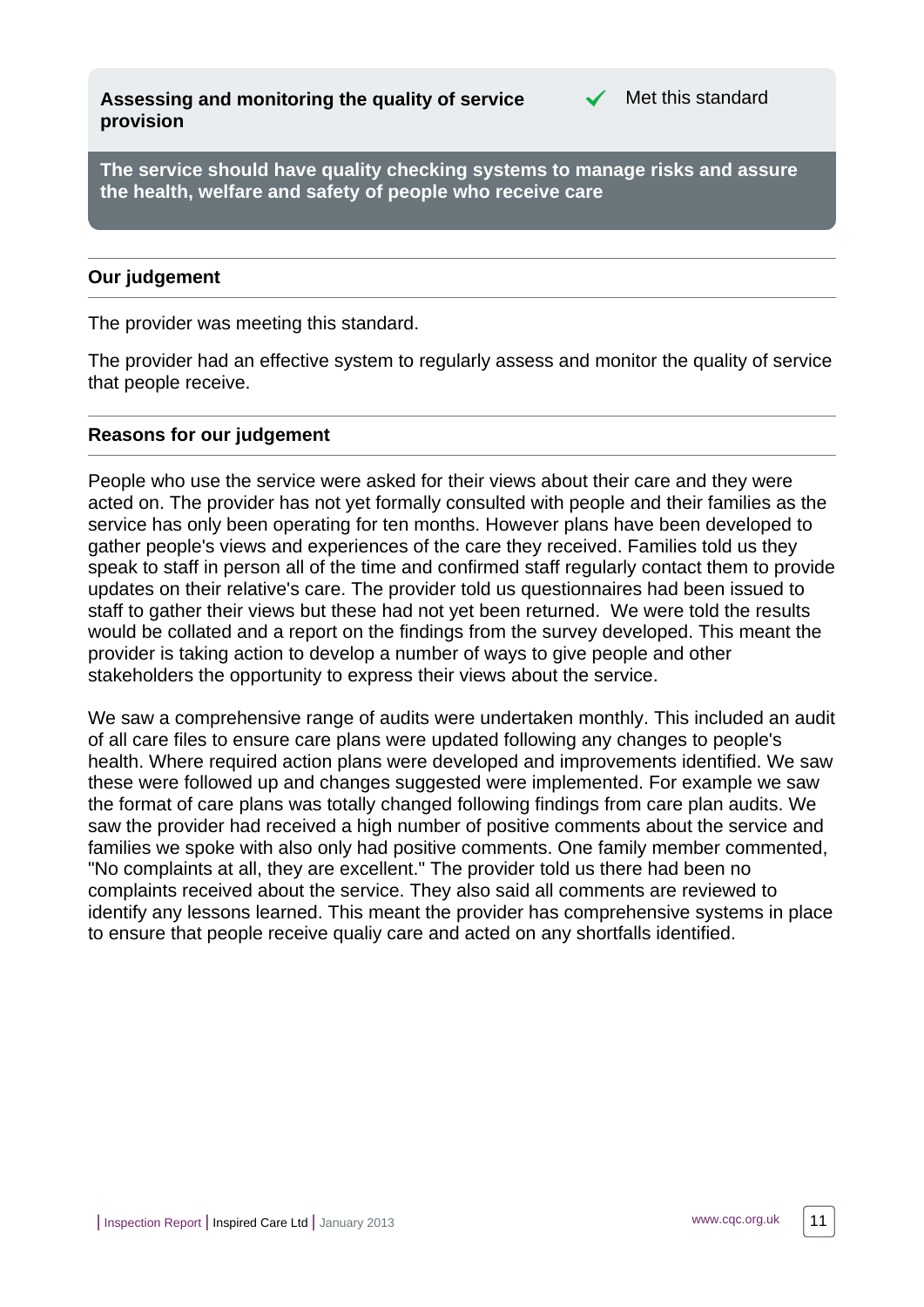# <span id="page-11-0"></span>**About CQC inspections**

We are the regulator of health and social care in England.

All providers of regulated health and social care services have a legal responsibility to make sure they are meeting essential standards of quality and safety. These are the standards everyone should be able to expect when they receive care.

The essential standards are described in the Health and Social Care Act 2008 (Regulated Activities) Regulations 2010 and the Care Quality Commission (Registration) Regulations 2009. We regulate against these standards, which we sometimes describe as "government standards".

We carry out unannounced inspections of all care homes, acute hospitals and domiciliary care services in England at least once a year to judge whether or not the essential standards are being met. We carry out inspections of dentists and other services at least once every two years. All of our inspections are unannounced unless there is a good reason to let the provider know we are coming.

There are 16 essential standards that relate most directly to the quality and safety of care and these are grouped into five key areas. When we inspect we could check all or part of any of the 16 standards at any time depending on the individual circumstances of the service. Because of this we often check different standards at different times but we always inspect at least one standard from each of the five key areas every year. We may check fewer key areas in the case of dentists and some other services.

When we inspect, we always visit and we do things like observe how people are cared for, and we talk to people who use the service, to their carers and to staff. We also review information we have gathered about the provider, check the service's records and check whether the right systems and processes are in place.

We focus on whether or not the provider is meeting the standards and we are guided by whether people are experiencing the outcomes they should be able to expect when the standards are being met. By outcomes we mean the impact care has on the health, safety and welfare of people who use the service, and the experience they have whilst receiving it.

Our inspectors judge if any action is required by the provider of the service to improve the standard of care being provided. Where providers are non-compliant with the regulations, we take enforcement action against them. If we require a service to take action, or if we take enforcement action, we re-inspect it before its next routine inspection was due. This could mean we re-inspect a service several times in one year. We also might decide to reinspect a service if new concerns emerge about it before the next routine inspection.

In between inspections we continually monitor information we have about providers. The information comes from the public, the provider, other organisations, and from care workers.

You can tell us about your experience of this provider on our website.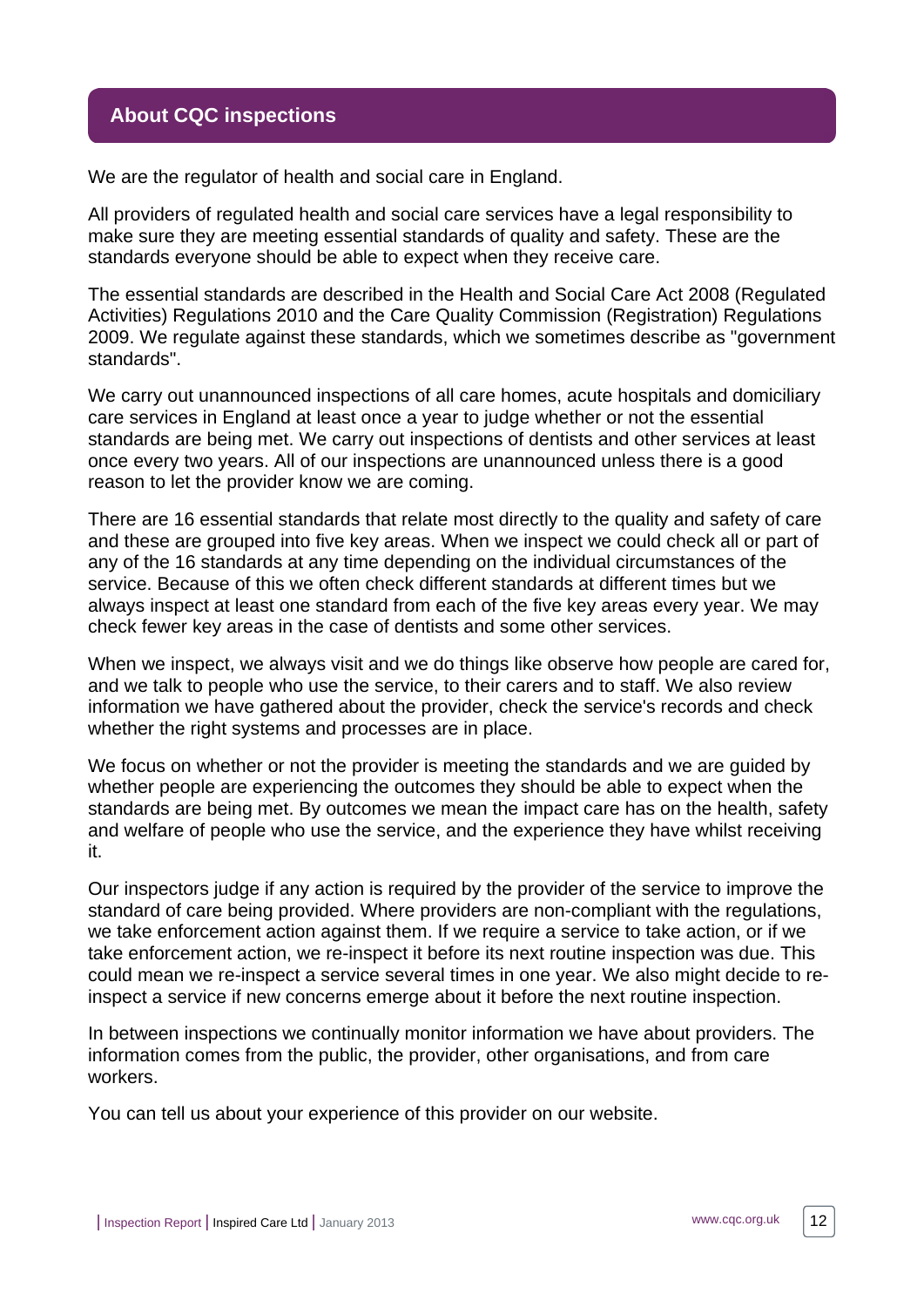# <span id="page-12-0"></span>**How we define our judgements**

The following pages show our findings and regulatory judgement for each essential standard or part of the standard that we inspected. Our judgements are based on the ongoing review and analysis of the information gathered by CQC about this provider and the evidence collected during this inspection.

We reach one of the following judgements for each essential standard inspected.

| <b>Met this standard</b>    | This means that the standard was being met in that the<br>provider was compliant with the regulation. If we find that<br>standards were met, we take no regulatory action but we<br>may make comments that may be useful to the provider and<br>to the public about minor improvements that could be made.                                                                                                                                                                                                                                                                                                                                                                                                                     |
|-----------------------------|--------------------------------------------------------------------------------------------------------------------------------------------------------------------------------------------------------------------------------------------------------------------------------------------------------------------------------------------------------------------------------------------------------------------------------------------------------------------------------------------------------------------------------------------------------------------------------------------------------------------------------------------------------------------------------------------------------------------------------|
|                             |                                                                                                                                                                                                                                                                                                                                                                                                                                                                                                                                                                                                                                                                                                                                |
| <b>Action needed</b>        | This means that the standard was not being met in that the<br>provider was non-compliant with the regulation.<br>We may have set a compliance action requiring the provider<br>to produce a report setting out how and by when changes<br>will be made to make sure they comply with the standard.<br>We monitor the implementation of action plans in these<br>reports and, if necessary, take further action.<br>We may have identified a breach of a regulation which is<br>more serious, and we will make sure action is taken. We will<br>report on this when it is complete.                                                                                                                                             |
|                             |                                                                                                                                                                                                                                                                                                                                                                                                                                                                                                                                                                                                                                                                                                                                |
| Enforcement<br>action taken | If the breach of the regulation was more serious, or there<br>have been several or continual breaches, we have a range of<br>actions we take using the criminal and/or civil procedures in<br>the Health and Social Care Act 2008 and relevant<br>regulations. These enforcement powers include issuing a<br>warning notice; restricting or suspending the services a<br>provider can offer, or the number of people it can care for;<br>issuing fines and formal cautions; in extreme cases,<br>cancelling a provider or managers registration or prosecuting<br>a manager or provider. These enforcement powers are set<br>out in law and mean that we can take swift, targeted action<br>where services are failing people. |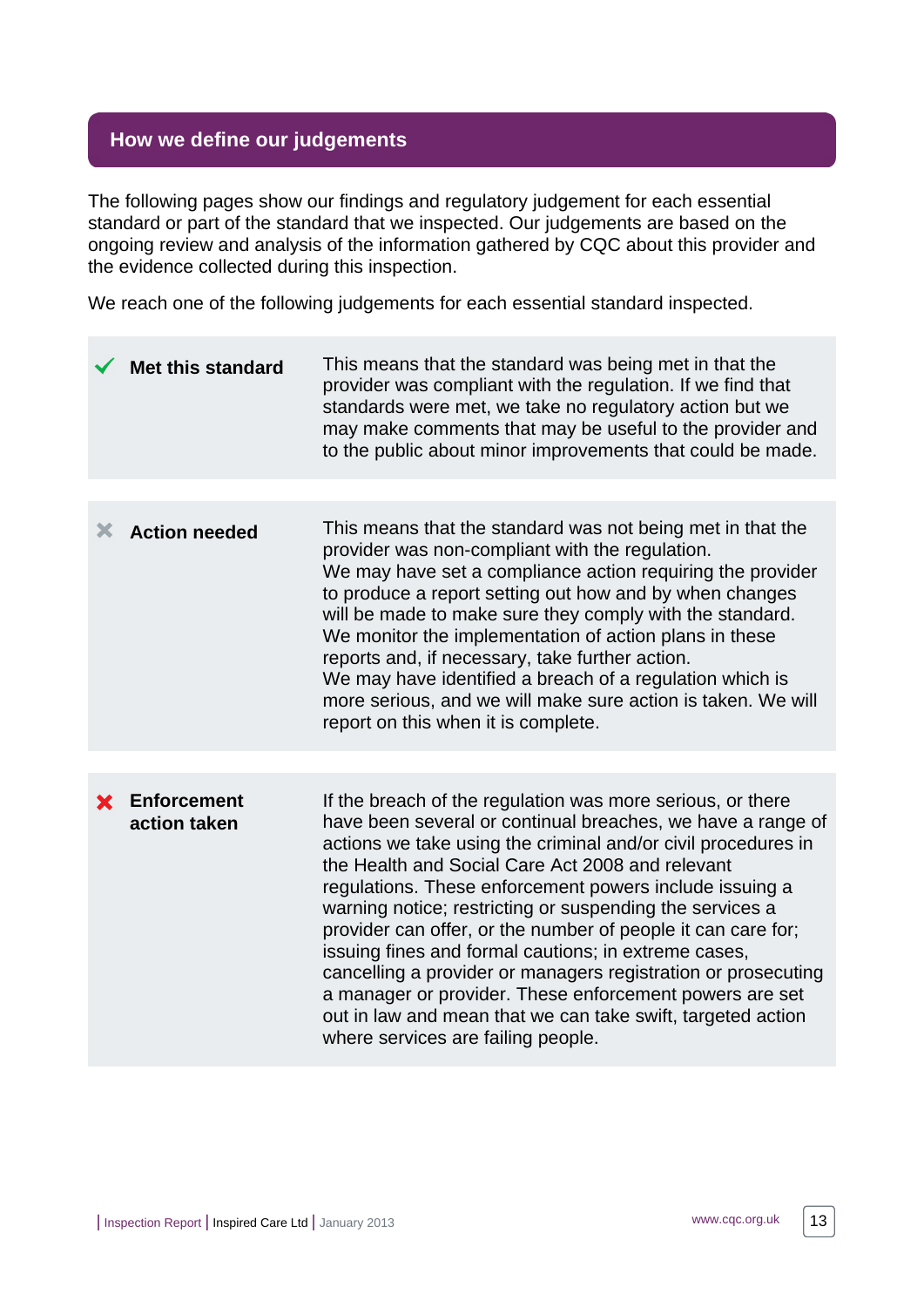# **How we define our judgements (continued)**

Where we find non-compliance with a regulation (or part of a regulation), we state which part of the regulation has been breached. We make a judgement about the level of impact on people who use the service (and others, if appropriate to the regulation) from the breach. This could be a minor, moderate or major impact.

**Minor impact** – people who use the service experienced poor care that had an impact on their health, safety or welfare or there was a risk of this happening. The impact was not significant and the matter could be managed or resolved quickly.

**Moderate impact** – people who use the service experienced poor care that had a significant effect on their health, safety or welfare or there was a risk of this happening. The matter may need to be resolved quickly.

**Major impact** – people who use the service experienced poor care that had a serious current or long term impact on their health, safety and welfare, or there was a risk of this happening. The matter needs to be resolved quickly

We decide the most appropriate action to take to ensure that the necessary changes are made. We always follow up to check whether action has been taken to meet the standards.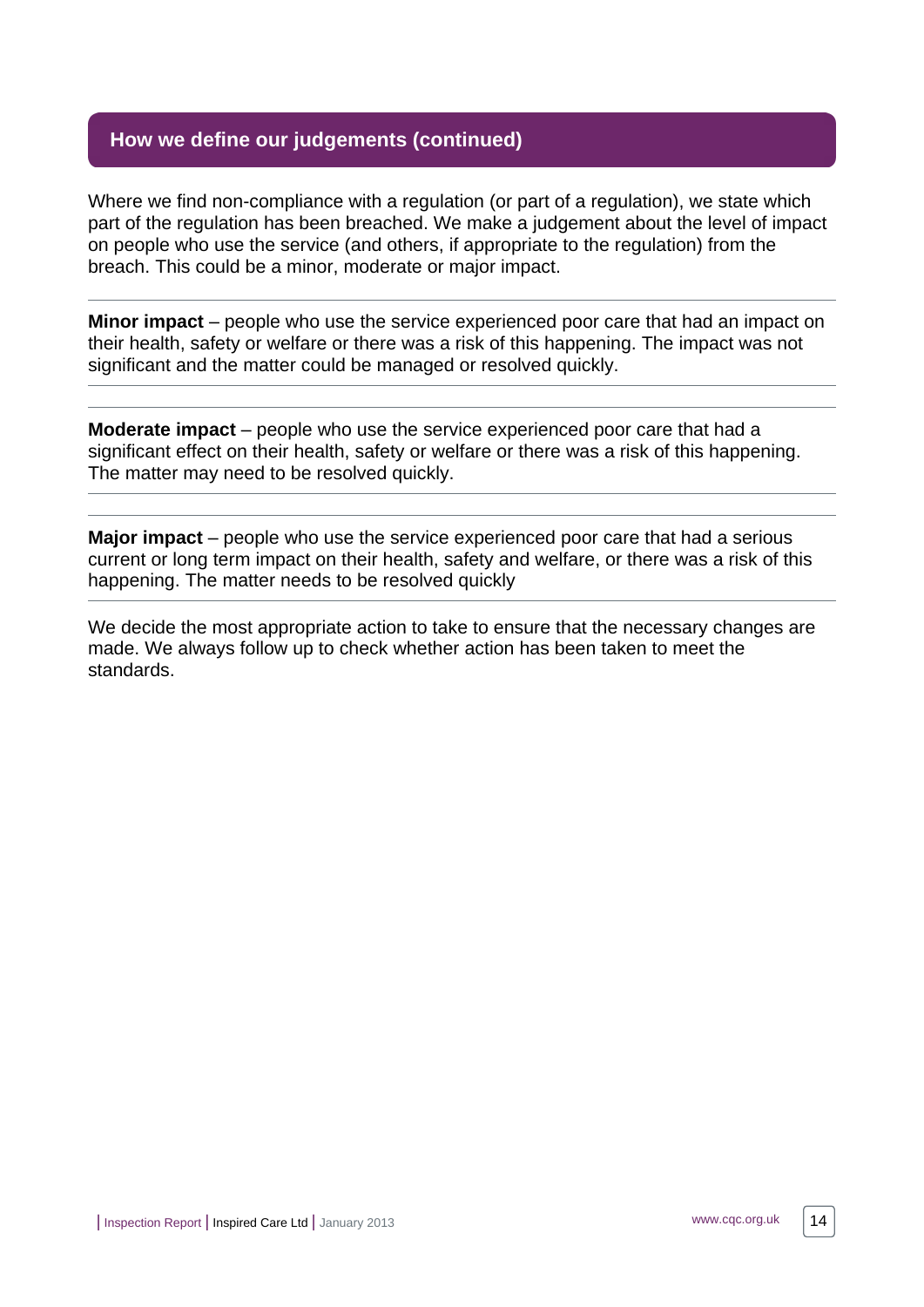# <span id="page-14-0"></span>**Glossary of terms we use in this report**

# **Essential standard**

The essential standards of quality and safety are described in our Guidance about compliance: Essential standards of quality and safety. They consist of a significant number of the Health and Social Care Act 2008 (Regulated Activities) Regulations 2010 and the Care Quality Commission (Registration) Regulations 2009. These regulations describe the essential standards of quality and safety that people who use health and adult social care services have a right to expect. A full list of the standards can be found within the Guidance about compliance. The 16 essential standards are:

Respecting and involving people who use services - Outcome 1 (Regulation 17)

Consent to care and treatment - Outcome 2 (Regulation 18)

Care and welfare of people who use services - Outcome 4 (Regulation 9)

Meeting Nutritional Needs - Outcome 5 (Regulation 14)

Cooperating with other providers - Outcome 6 (Regulation 24)

Safeguarding people who use services from abuse - Outcome 7 (Regulation 11)

Cleanliness and infection control - Outcome 8 (Regulation 12)

Management of medicines - Outcome 9 (Regulation 13)

Safety and suitability of premises - Outcome 10 (Regulation 15)

Safety, availability and suitability of equipment - Outcome 11 (Regulation 16)

Requirements relating to workers - Outcome 12 (Regulation 21)

Staffing - Outcome 13 (Regulation 22)

Supporting Staff - Outcome 14 (Regulation 23)

Assessing and monitoring the quality of service provision - Outcome 16 (Regulation 10)

Complaints - Outcome 17 (Regulation 19)

Records - Outcome 21 (Regulation 20)

#### **Regulated activity**

These are prescribed activities related to care and treatment that require registration with CQC. These are set out in legislation, and reflect the services provided.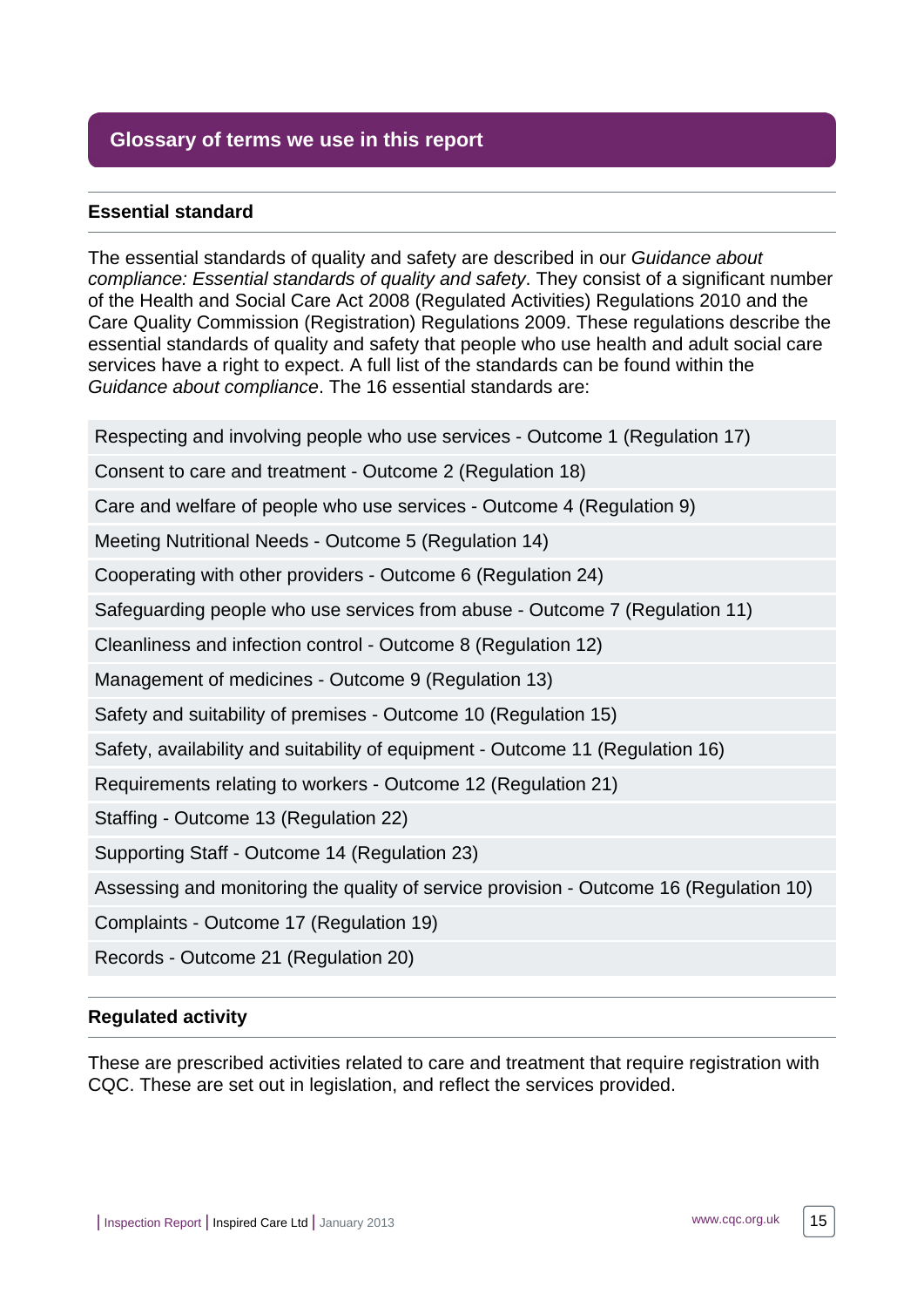# **Glossary of terms we use in this report (continued)**

# **(Registered) Provider**

There are several legal terms relating to the providers of services. These include registered person, service provider and registered manager. The term 'provider' means anyone with a legal responsibility for ensuring that the requirements of the law are carried out. On our website we often refer to providers as a 'service'.

#### **Regulations**

We regulate against the Health and Social Care Act 2008 (Regulated Activities) Regulations 2010 and the Care Quality Commission (Registration) Regulations 2009.

#### **Responsive inspection**

This is carried out at any time in relation to identified concerns.

#### **Routine inspection**

This is planned and could occur at any time. We sometimes describe this as a scheduled inspection.

#### **Themed inspection**

This is targeted to look at specific standards, sectors or types of care.